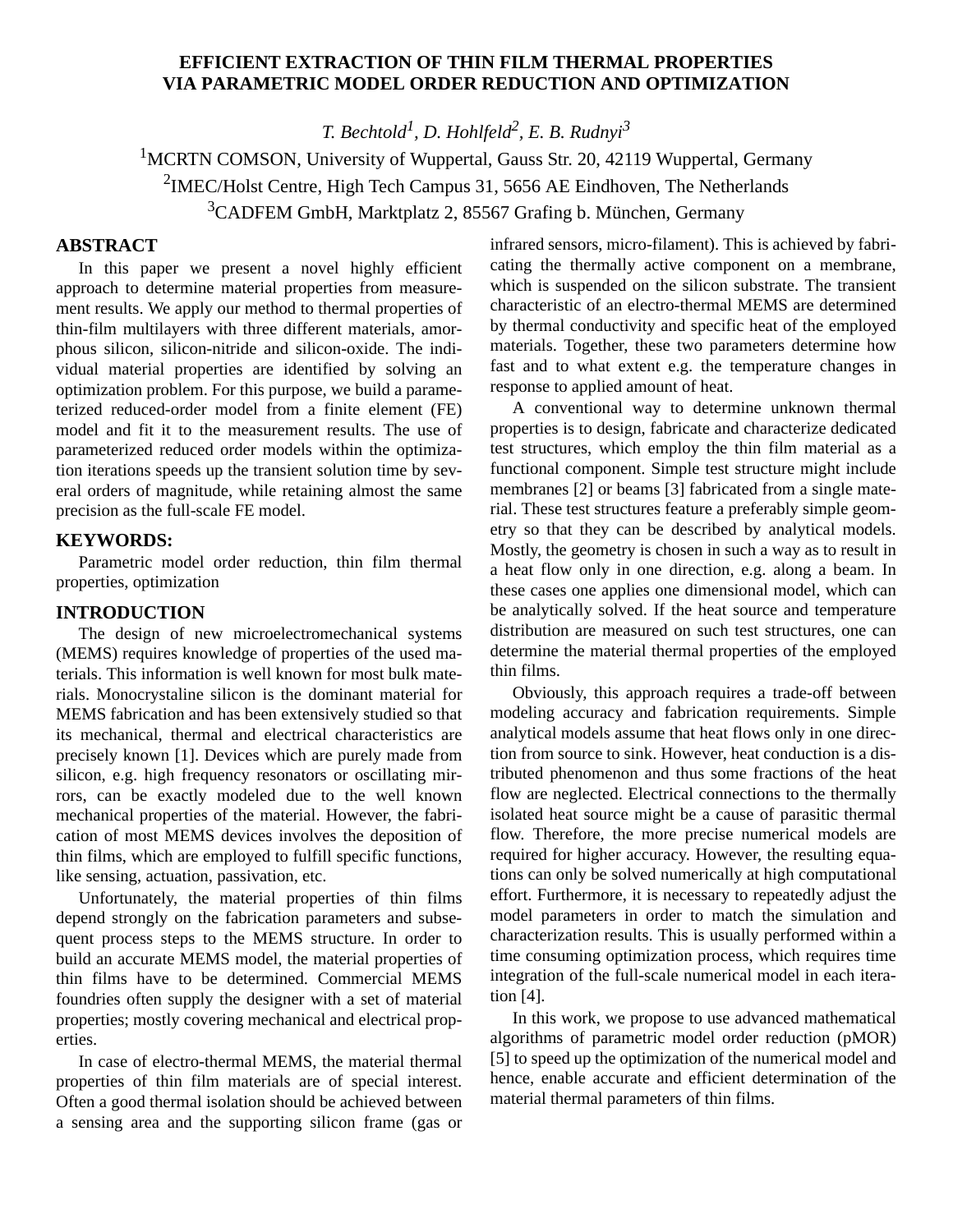### **MEMS CASE STUDY - THERMALLY TUN-ABLE OPTICAL FILTER**

As a micromachined testcase we have chosen a thermally tunable optical filter [6] which features a multilayer square membrane with 550 μm lateral dimensions, suspended over a silicon substrate (see Figure 1).



*Figure 1 Membrane composed of multiple dielectric films with microstructured thin film resistors for heating and temperature sensing.*

Three different multilayer designs were investigated, with multiple individual layers fabricated from amorphous silicon (a-Si), silicon nitride (SiN) and silicon oxide (SiO) by using plasma enhanced chemical vapor deposition. Figure 2 displays a schematic of the optical filter with thicknesses of respective layers. Design A employs 20 layer pairs of SiO / SiN, design B features 8 pairs of a-Si / SiO and design C is made from 10 pairs of a-Si / SiN. For all designs the cavity consists of amorphous silicon. The high number of layers is required to yield a good optical performance of the thin film interference filter. A meander shaped metal thin film heater is fabricated on top of the membrane.



*Figure 2 General structure of the optical filter stack, which consists of a cavity and two symmetrical dielectric Bragg reflectors (DBR). The number of material pairs with low and high refractive indexes in each DBR varies depending on design.*

The transient thermal response of the membrane is characterized by applying a rectangular voltage signal to the heating resistor so that a power of 1 mW is dissipated. The response of the membrane, as measured by the temperature sensor, is presented in Figure 3. After applying the heating



*Figure 3 Temperature modulation of three multilayer membranes. A square wave heating power with a frequency of 10 resp. 5 Hz was applied to the membrane.*

power, the temperature in the centre of the membrane increases until a maximum (steady-state) value is reached. Note, that design A shows lower steady state temperature and slower response than B and C as it features a much thicker membrane with a higher thermal conductance and higher thermal inertia. When no power is applied to the heater, the stored heat is dissipated to the surrounding media by conduction, free convection and radiation. Thus, the temperature decreases exponentially to its initial value.

We use full three-dimensional model with 60.000 nodes, which considers the lateral heat conduction through the membrane and the vertical heat conduction through the air beneath the membrane. The estimated Rayleigh number is about five, which indicates that heat convection above and below the membrane can be neglected. Radiation effects can also be neglected, as we obtain the measurement results at temperature changes of only a few degrees [7].

# **PARAMETRIC MODEL ORDER REDUCTION**

Mathematical methods of model order reduction (MOR) enable a formal transformation of the physical model, that is, governing partial differential equation to a low-dimensional ordinary differential equation (ODE) system, as shown in Figure 4.

The intermediate level is a device level, that is, a high dimensional ODE system. The first conversion of the physical to the device model we perform via the finite element discretisation. The heat transfer within a hotplate is described through the following equations: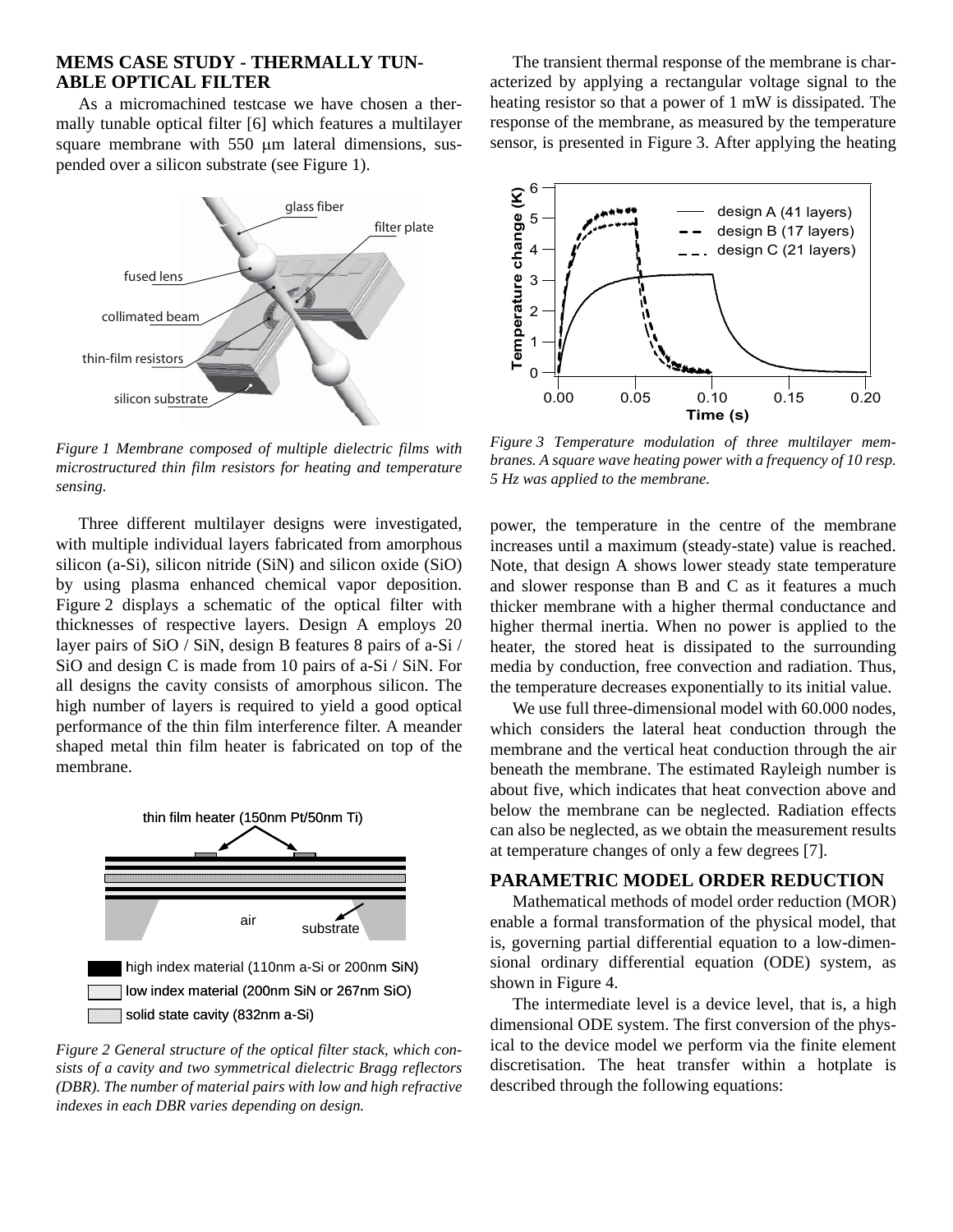

*Figure 4 Place of model order reduction within a conversion process from physical to compact model.*

$$
\nabla \bullet (\kappa \nabla T) + Q - \rho c_p \cdot \frac{\partial T}{\partial t} = 0, Q = j^2 R(T) \tag{1}
$$

where  $\kappa(r)$  is the thermal conductivity in W/m/K at the position *r*,  $c_p(r)$  is the specific heat capacity in J/kg/K,  $\int \rho(r)$  is the mass density in kg/m<sup>3</sup>,  $T(r, t)$  is the temperature distribution and  $Q(r, t)$  is the heat generation rate per unit volume in  $W/m^3$ . We solve (1) with the initial condition  $T_0 = 0$  and the Dirichlet boundary condition  $T = 0$  at the bottom of computational domain. Assuming that the heat generation is uniformly distributed within the heater and that the system matrices can be considered as temperature independent at the operation temperature, the finite element based spatial discretization of (1) leads to a large linear ODE system of the form:

$$
C \cdot \dot{T} + K \cdot T = B \cdot \frac{U^2(t)}{R(T)}, y = E \cdot T
$$
 (2)

where *C* and *K* are the global heat capacity and heat conductivity matrices, *B* is the load vector (matrix) and *E* is the output vector (matrix). Equation (2) is a starting point for model order reduction, which leads to a system of the same form but with much smaller dimension. In the engineering problems, the most often used MOR approach is a moment matching approach [8], which is based on developing a transfer function

$$
H(s) = E(sC + K)^{-1}B \tag{3}
$$

of (2) into Taylor series around some value of the Laplace variable  $s = s_0$ , and then finding a much lower order *r* system whose transfer function  $H_r(s)$  has the same Taylor coefficients as  $H(s)$ , up to the degree *r*.

Note that in its original form model reduction does not allow to preserve parameters within the system matrices, which arise naturally in many applications, in the form of e.g. boundary conditions, material parameters or geometry parameters of the device. For microhotplate, (2) can be rewritten as:

$$
(C_0 + \rho c_p \cdot C_1)T + (K_0 + \kappa \cdot K_1)T = b\frac{U^2(t)}{R(T)}, y = E \cdot T
$$
 (4)

where the volumetric heat capacity  $c_p \cdot \rho$  and thermal conductivity  $\kappa$  are chosen as parameters and the system matrices are factorized. From numerical point of view, each parameter  $p_i$  in the transfer function:

$$
H(s, p_i) = E[s(C_0 + \rho c_p C_1) + K_0 + \kappa K_1]^{-1}B
$$
 (5)

of (4) is "equivalent" to the Laplace variable *s*. Hence, it is possible to generalize the moment matching approach and make a multivariate expansion of (5) with respect to the Laplace variable  $s$  and parameters  $p_i$ . Thus the parameters are preserved in the symbolic form.

We have used the multivariate-moment-matching approach from [9] and were able to reduce the time for transient integration of the FE model by a factor of 330. Parametric reduced models have only 60 degrees of freedom (DOF) but still provide high accuracy (see Figure 5).



*Figure 5 Comparison between the full FE models with 60.000 DOF and the parametric reduced models with 60 DOF for the initial parameters with 1mW heating power (linear model is applicable for small heating power levels only).*

#### **OPTIMIZATION RESULTS**

Because material parameters are preserved as parameters within the reduced model, they can be altered in each iteration of the optimization process. By defining an objective function, which characterizes the difference between simulated and measured results, data fitting cycle according to the algorithm in Figure 6 is performed. Note that, thanks to pMOR, no new FE model must be built and reduced in each iteration, as done in [10].

We consider the multilayer membrane as a solid volume i.e. the membrane consists of a single material with 'effective' properties. These are calculated by averaging the material characteristics over the membrane's cross-section and are used as parameters for the optimization procedure. Figure 7 shows the convergence of thermal conductivity during the course of optimization. As we investigated three different multilayer designs, it was possible to recover the individual material properties of all three thin film materials. The estimated values are displayed in Table 1.